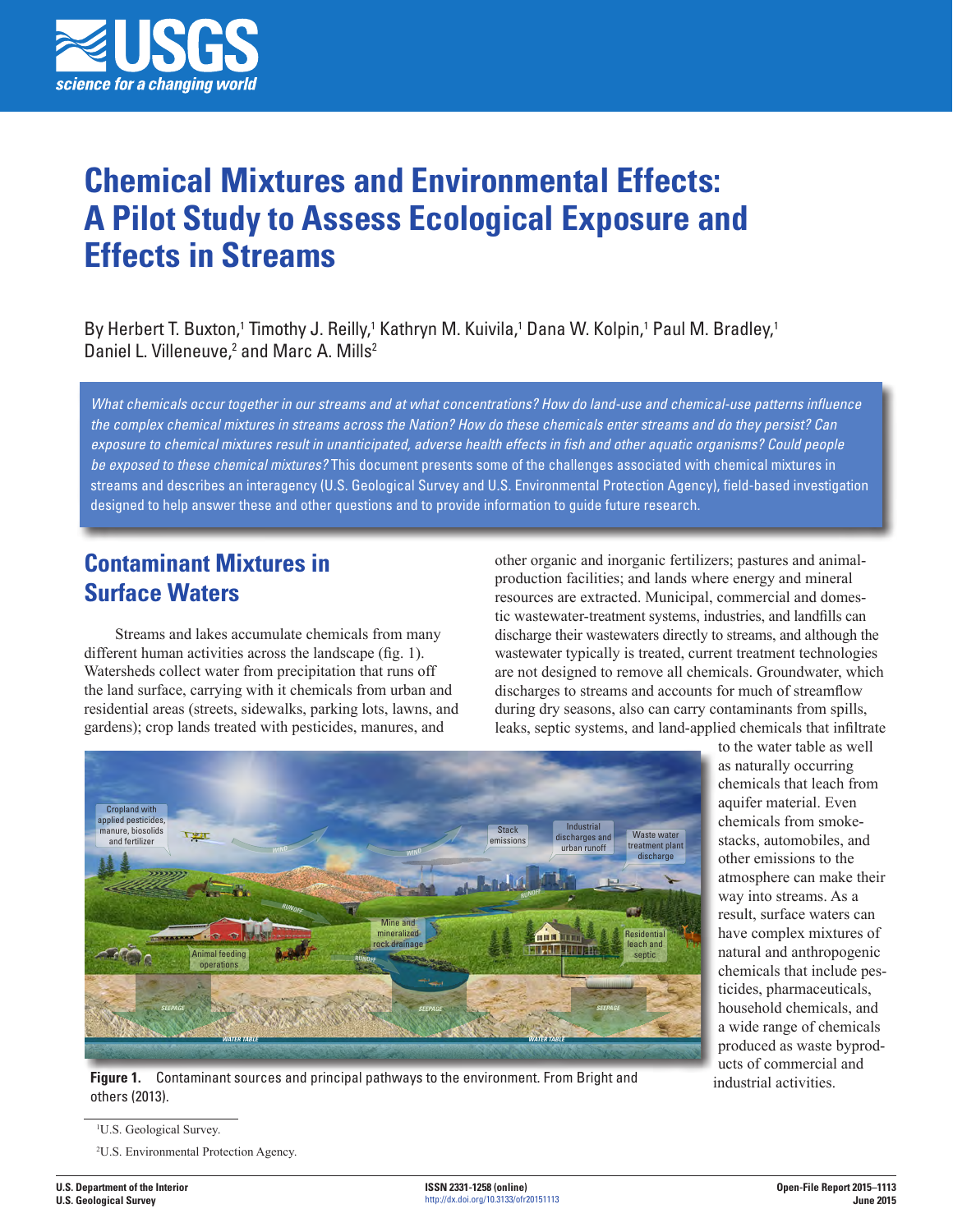# **The Challenge of Chemical Mixtures**

Assessment and management of the risks of exposure to complex chemical mixtures in streams are priorities for human and environmental health organizations around the world, including the U.S. Environmental Protection Agency (Doyle and others, 2014), the U.S. National Institute of Environmental Health Sciences (Carlin and others, 2013), the U.S. Geological Survey (Bright and others, 2013), the European Commission (European Commission, 2015), and the World Health Organization (World Health Organization, 2015). The current lack of information on the composition and variability of environmental mixtures and a limited understanding of the combined effects are fundamental obstacles to timely identification and prevention of adverse human and ecological effects of exposure to chemical mixtures.

The number of chemicals registered for use in the United States is immense and increasing rapidly. In comparison, assessment of health risks and subsequent development of environmental regulations have progressed slowly, been conducted largely on a chemical-by-chemical basis, and focused primarily on mortality, acute toxicity, and carcinogenicity. As a result, the vast majority of these chemicals remain untested for their biological mode(s) of action and toxicity, and very few mixtures have been assessed for potential chemical interactions and their combined effect. To address this knowledge gap, high throughput testing and other automated methods are being developed for more efficient evaluation of the biological activity and toxicity of chemicals (National Research Council, 2007; Collins and others, 2008). However, even robust chemical characterization of environmental chemical mixtures has been found to explain only a small fraction of the observed biological response to exposure (Tang and others, 2014).

# **Environmental Health Effects of Chemical Mixtures Predicting the Combined Effects of Chemical Mixtures**

Testing for the health effects of all potential chemical mixtures is not feasible. Therefore, multiple approaches have been developed for using the results of chemical-specific testing to assess the combined effects of chemical mixtures. Chemicals often are assumed to act additively in terms of their concentration, dose, potency, or biological response to exposure. These approaches are challenged by changes in response with exposure time, the biological interaction of chemicals within an organism, and complex dose-response relations including the effects thresholds below which individual chemicals do not demonstrate effects. Adverse health effects have been demonstrated from exposure to multiple chemicals at low concentrations, which individually would not cause harm (Brian and others, 2007; Smith and others, 2013; Kortenkamp,

2014). Chemical interactions can result in impacts that are greater than (synergistic) or less than (antagonistic) those predicted by additive approaches. An everyday example of an unanticipated chemical interaction is the need to avoid consuming grapefruit when taking specific medications due to its potential to amplify pharmacological effects in some patients (Kane and Lipsky, 2000). Examples of environmental contaminants known to interact synergistically or antagonistically include polycyclic aromatic hydrocarbons (Schneider and others, 2002), pesticides (Belden and Lydy, 2006; Laetz and others, 2009; Christen and others, 2014; Chen and others, 2015), metals (Norwood and others, 2003), pesticides and metals (Chen and others, 2015), antibiotics (Gonzalez-Pleiter and others, 2013), pharmaceuticals with similar (Cleuvers, 2004) and different modes of action (Pomati and others, 2008), pharmaceuticals and metals (Aslop and Wood, 2013), pharmaceuticals and synthetic musks (Schnell and others, 2009), polycyclic aromatic hydrocarbons and metals (Wang and others, 2013), and more diverse chemical mixtures (Boltes and others, 2012; Orton and others, 2014).

## **Health Outcomes**

Adverse human and environmental health outcomes other than acute toxicity and mortality may occur in streams even at low contaminant concentrations due to the complexity of chemical mixtures and associated chemical modes of action. Modes of action may include carcinogenicity, genotoxicity, mutagenicity, toxicity modulation, endocrine disruption, and selection of microbial antibiotic resistance.

As an example, many of the chemicals that enter our streams can disrupt the endocrine systems of aquatic organisms. Hormones, secreted by an organism's endocrine system, play a major role in biological function and metabolic stability. Endocrine disrupting chemicals can interfere with natural hormone signaling in exposed organisms, resulting in altered growth, sexual development and function, neurological development, metabolism, and stress response (Diamanti-Kandarakis and others, 2009). Estrogenically active contaminants can interfere with natural estrogen binding, affecting sexual differentiation and development, among other things. Estrogenic contaminants in streams may include estrogens produced naturally in animals and subsequently excreted (biogenic estrogens), estrogenic chemicals produced in plants (phytoestrogens), synthetic pharmaceutical estrogens (ovulation inhibitors or estrogen supplements), and estrogen mimics (a wide range of chemicals with industrial and commercial uses including some pesticides, flame retardants, surfactants, and products in plastics). In one study, severe population declines were documented in fish in a Canadian lake dosed with a single compound,  $17-\alpha$  ethinyl estradiol, an active ingredient in human birth control pills (Kidd and others, 2007). Fish and other aquatic organisms that inhabit contaminated streams are often exposed to many endocrine-active chemicals, not just one. Because endocrine disruption effects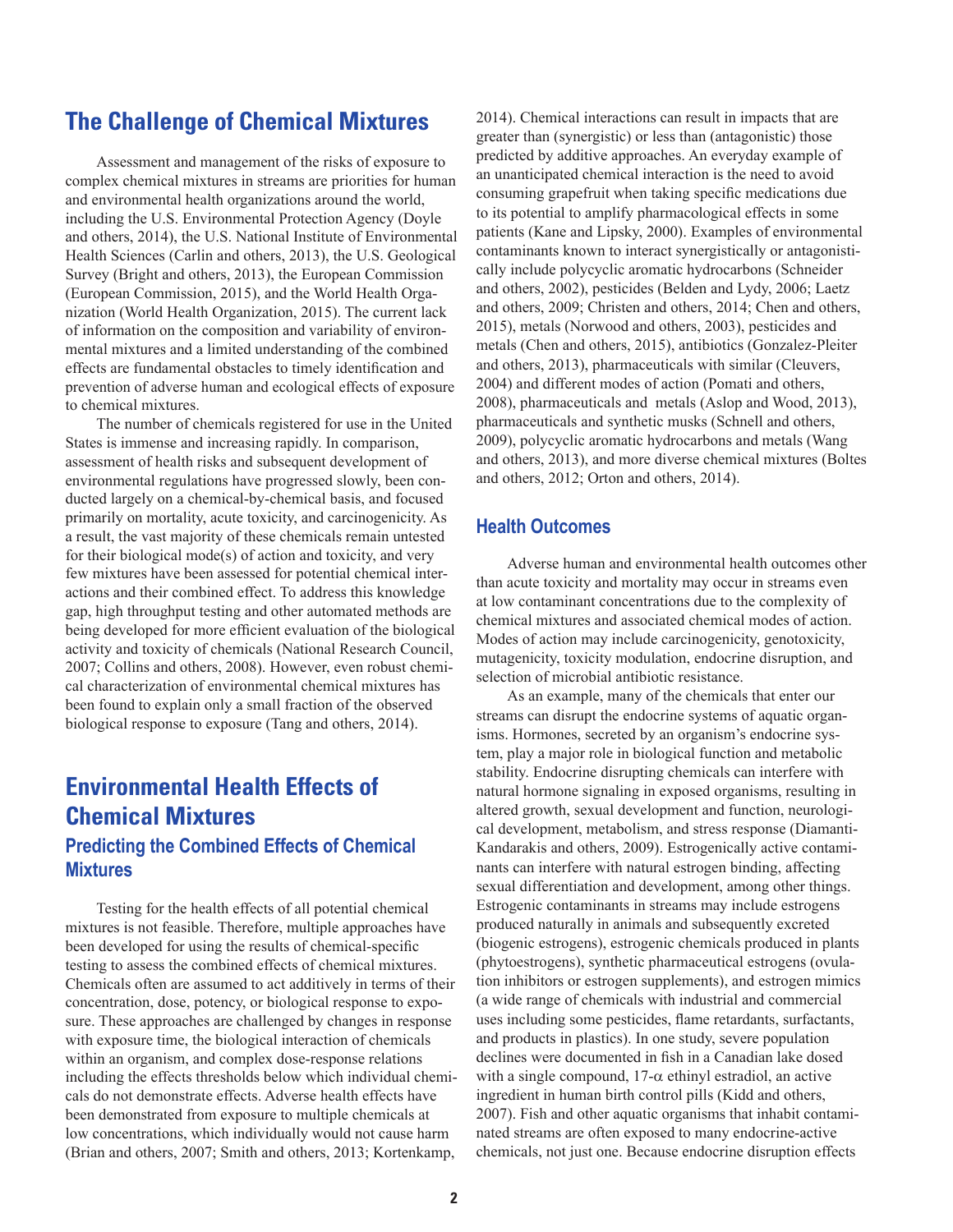often do not conform to established, dose-response relations, these chemicals pose a serious challenge to traditional toxicological risk assessment practices (Fuhrman and others, 2015).

The adverse effects of antimicrobial resistance on human health and the potential significance of both clinical and natural environments in resistance selection are also widely acknowledged (Wellington and others, 2013; Martinez, 2014). The ability of microorganisms to resist antibiotic and antimicrobial agents can be affected by multiple chemical exposures and can be transferred between organisms (Kummerer, 2009). Chemicals with the potential to select resistance genes and resistant microbial populations include metals (Baker-Austin and others, 2006), quaternary ammonium compounds (Gaze and others, 2005), biocides (Sanchez and others, 2005), and herbicides (Kurenbach and others, 2015). Resistance to an individual antibiotic can be further affected by other antibiotics and metals acting on the same genetic target or on different targets on the same genetic element (Baker-Austin and others, 2006). Common antibiotic pathways to the environment include chemical use and disposal in animal agriculture, in healthcare facilities, and in the home.

The combined adverse health effects of exposure to multiple chemicals and of physical insults from other stressors that affect different organs or biological functions, as well as indirect effects on complex ecological relations such as host-pathogen interactions, are critical challenges (Sexton and Hattis, 2007; Lokke and others, 2013; Hadrup, 2014).

# **A Pilot Study**

The U.S. Geological Survey (USGS) and the U.S. Environmental Protection Agency (EPA) are collaborating to provide new information on environmental chemical mixtures in United States streams. The objective of the study is to characterize chemical mixtures and biological activity in surface waters that are affected by diverse chemical sources. The study is intended to provide fieldbased information for the prioritization and design of future research on environmental chemical mixtures. The study represents the most comprehensive assessment of the chemical composition and biological activity of contaminant mixtures in surface waters ever performed in the United States.

# **Pilot Study Approach Site Selection**

Data from more than a thousand stream sites from previous USGS studies of contaminants of emerging environmental concern were used to select 38 stream sites spanning 24 States and Puerto Rico (fig. 2; table 1). Thirty-four stream sites were selected because they have highly developed watersheds with a wide range of contaminant sources; the remaining four stream sites were selected as undeveloped reference sites.

Sites vary widely in upstream drainage area, ranging from 4.6 square miles (mi<sup>2</sup>) for a small reference site on Penn Swamp Branch in the Pinelands of New Jersey to 6,265 mi<sup>2</sup> for the Trinity River, an arid southwestern stream in Texas (table 1). Most of the study watersheds cover areas less than 100 mi2 (fig. 3*A*). Population density also varies widely (fig. 3*B*), ranging from zero (Swiftcurrent Creek, a reference site near Many Glacier, Montana) to almost 3,000 people per mi2 (Rush Creek near Arlington, Texas).



**Figure 2.** Stream sampling locations. Thirty-four of 38 stream sites (red markers) have a wide range of contaminant sources within their watersheds; the remaining four stream sites (blue markers) were selected as reference sites because their watersheds are minimally affected by contaminant sources and their biological communities are considered to be unaffected or minimally affected by development.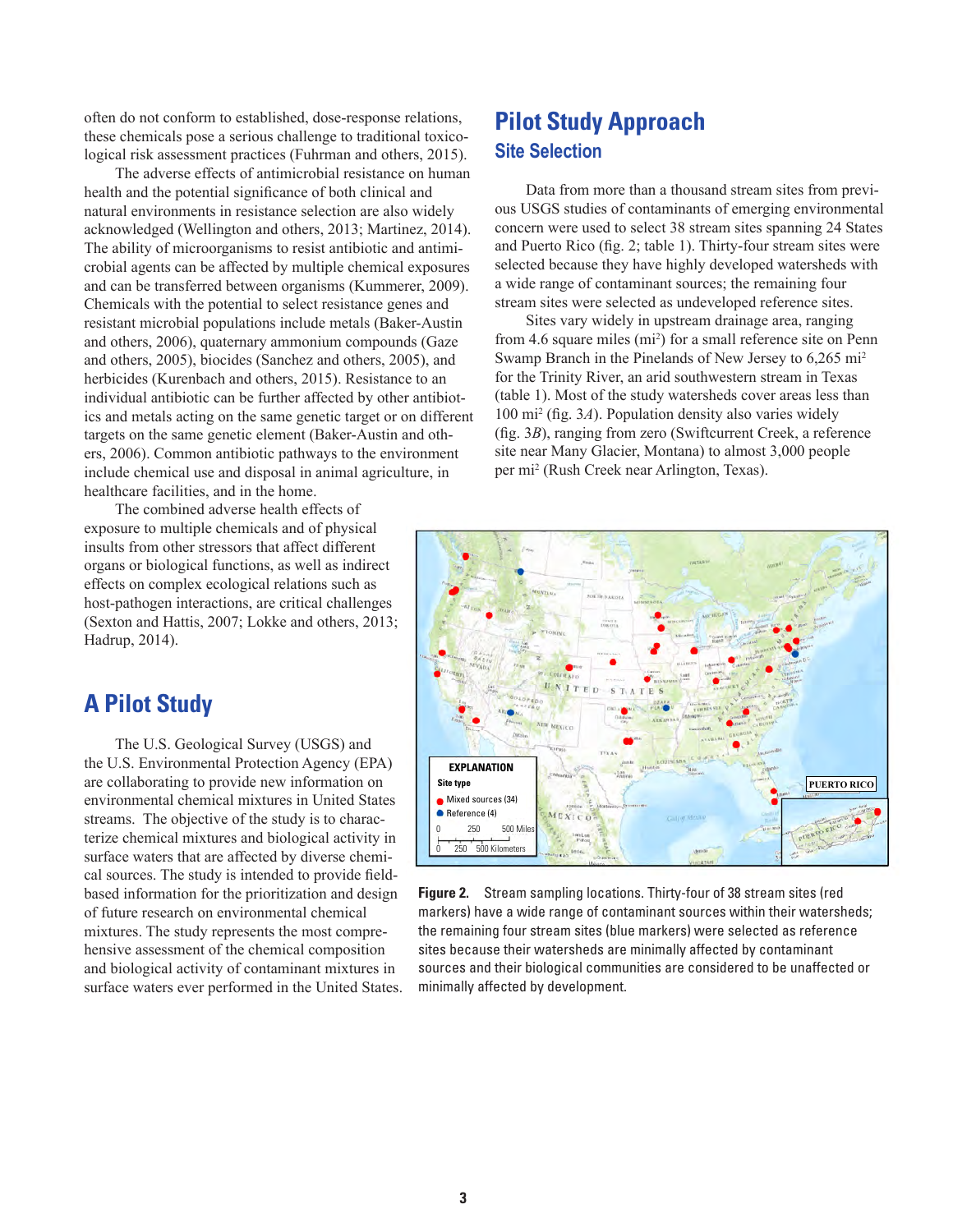## Table 1. Stream sampling sites, location, watershed drainage area, and date sampled.

[Latitude and longitude in decimal units, referenced to the North American Datum of 1983 (NAD 83); drainage area in square miles]

| <b>Stream name</b>                 | <b>Location</b>                                             | <b>Station number</b>    | Latitude    | Longitude      | <b>Drainage</b><br>area | Sample date              |  |  |  |  |  |
|------------------------------------|-------------------------------------------------------------|--------------------------|-------------|----------------|-------------------------|--------------------------|--|--|--|--|--|
| Developed watersheds               |                                                             |                          |             |                |                         |                          |  |  |  |  |  |
| Abrams Creek                       | near Oakfield, Georgia                                      | 2350524                  | 31.7187847  | $-83.98851469$ | 79.58                   | July 23, 2013            |  |  |  |  |  |
| <b>Blue River</b>                  | at Kansas City, Missouri                                    | 06893500                 | 38.957      | -94.5588889    | 184.19                  | February 11, 2014        |  |  |  |  |  |
| C-111 Canal                        | near Homestead, Florida                                     | 252414080333200          | 25.40428063 | $-80.5586705$  | 51.04                   | April 9, 2013            |  |  |  |  |  |
| Chicago Sanitary and Ship<br>Canal | at Lockport, Illinois                                       | 05537000                 | 41.57027778 | $-88.0794444$  |                         | 749.34 February 11, 2014 |  |  |  |  |  |
| Chisholm Creek                     | at Edmond, Oklahoma                                         | 07159735                 | 35.72560669 | $-97.5272639$  | 38.78                   | November 28, 2012        |  |  |  |  |  |
| Deep Creek                         | at Highway 224, Oregon                                      | 452340122251000          | 45.39429    | $-122.42064$   | 48.98                   | January 13, 2014         |  |  |  |  |  |
| East Branch Perkiomen<br>Creek     | near Derstines,<br>Pennsylvania                             | 01472705                 | 40.35402778 | $-75.31327778$ | 29.35                   | January 14, 2014         |  |  |  |  |  |
| <b>Enoree River</b>                | at Pelham, South Carolina 02160326                          |                          | 34.85650727 | $-82.22622468$ | 84.80                   | May 19, 2014             |  |  |  |  |  |
| <b>Fall Creek</b>                  | near Ithaca, New York                                       | 423400                   | 42.4533333  | $-76.47277778$ | 126.35                  | June 9, 2014             |  |  |  |  |  |
| <b>Fishtrap Creek</b>              | near Lynden, Washington                                     | 12211900                 | 49.00261838 | $-122.4073816$ | 16.45                   | December 10, 2013        |  |  |  |  |  |
| Fourmile Creek                     | downstream of the<br>Ankeny WWTP outfall,<br>Iowa           | 05485605                 | 41.7173771  | $-93.5701332$  | 60.94                   | November 19, 2012        |  |  |  |  |  |
| Hawksbill Creek                    | at Route 648, Springfield, 01630540<br>Virginia             |                          | 38.70817319 | $-78.4563966$  |                         | 68.52 April 15, 2014     |  |  |  |  |  |
| Hillsboro Canal                    | at S-6, near Shawano,<br>Florida                            | 02281200                 | 26.4720184  | $-80.4458857$  | 311.34                  | March 12, 2013           |  |  |  |  |  |
| <b>Hite Creek</b>                  | at Sleepy Hollow Road<br>near Prospect,<br>Kentucky         | 382054085332600 38.34833 |             | $-85.55722$    | 5.54                    | May 20, 2014             |  |  |  |  |  |
| Hohokus Brook                      | at Ho-Ho-Kus, New<br>Jersey                                 | 01391100                 | 40.95527778 | $-74.1005556$  |                         | 20.47 November 28, 2012  |  |  |  |  |  |
| Jordan Creek                       | at the mouth, at Allen-<br>town, Pennsylvania               | 01452040                 | 40.6018     | –75.46208889   |                         | 82.32 June 17, 2013      |  |  |  |  |  |
| Mill Creek                         | near Bellepoint, Ohio                                       | 03220000                 | 40.24839457 | $-83.1738026$  | 177.93                  | June 4, 2013             |  |  |  |  |  |
| New River                          | near Westmorland, Cali-<br>fornia                           | 10255550                 | 33.10476565 | $-115.6644382$ | 1,471.12                | March 5, 2013            |  |  |  |  |  |
| North Dry Creek                    | South of Kearney,<br>Nebraska                               | 06770195                 | 40.6411236  | $-99.1159223$  | 78.74                   | June 10, 2013            |  |  |  |  |  |
| Rio Bairoa                         | at the mouth, Puerto Rico                                   | 50055410                 | 18.26106496 | $-66.0187762$  | 7.68                    | March 19, 2013           |  |  |  |  |  |
| Rio Fajardo                        | downstream of the Fa-<br>jardo WWTP outfall,<br>Puerto Rico | 181932065383501          | 18.31297222 | $-65.6536111$  | 20.38                   | March 25, 2013           |  |  |  |  |  |
| Rush Ck                            | at Hwy 303 near Arling-<br>ton, Texas                       | 324305097101900 32.71794 |             | $-97.17201$    | 28.89                   | May 13, 2013             |  |  |  |  |  |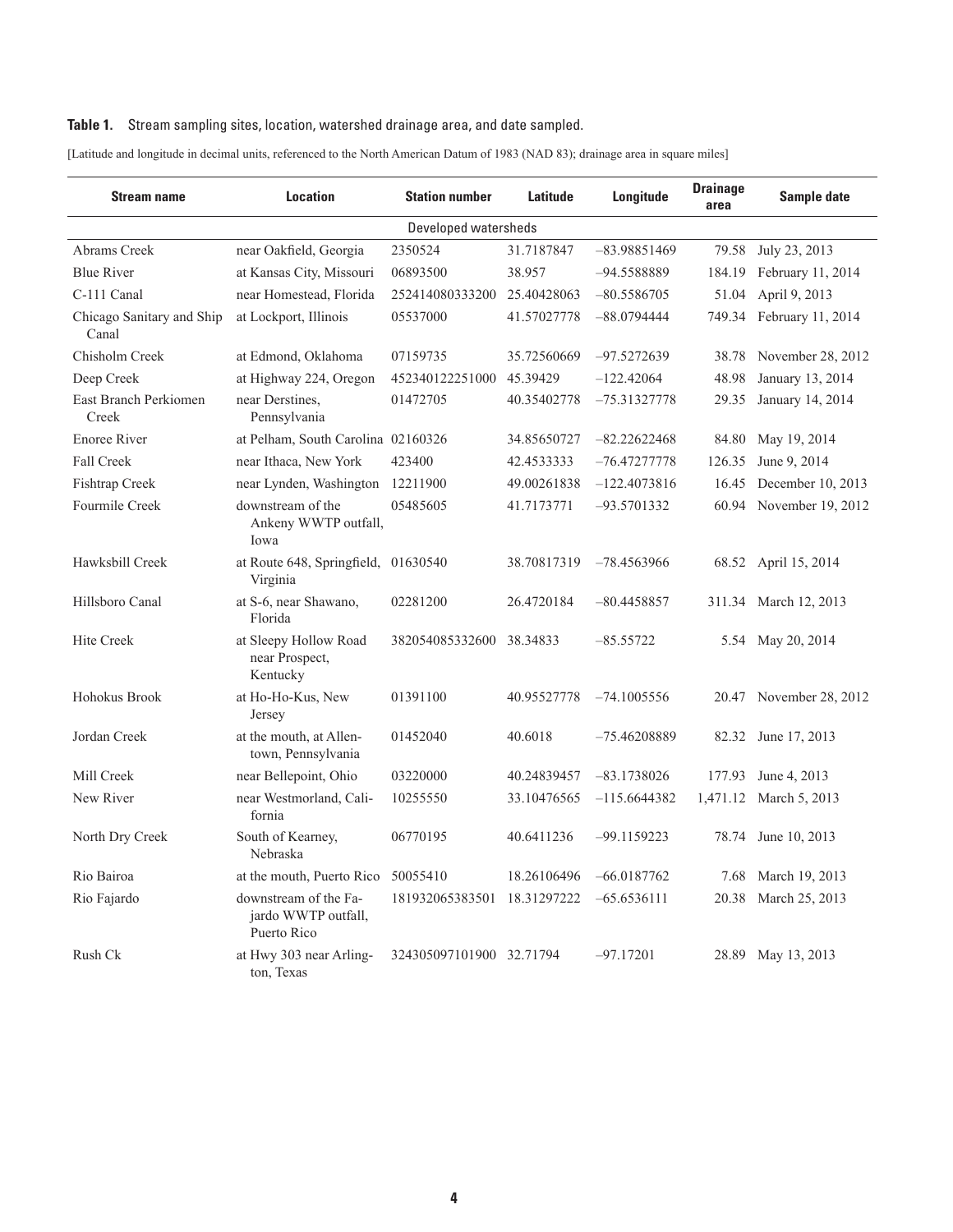## **Table 1.** Stream sampling sites, location, watershed drainage area, and date sampled.—Continued

| <b>Stream name</b>            | <b>Location</b>                                              | <b>Station number</b> | Latitude    | Longitude      | <b>Drainage</b><br>area | Sample date             |  |  |  |  |
|-------------------------------|--------------------------------------------------------------|-----------------------|-------------|----------------|-------------------------|-------------------------|--|--|--|--|
| Developed watersheds          |                                                              |                       |             |                |                         |                         |  |  |  |  |
| Sand Run Gulch                | at Highway 95 crossing<br>near Parma, Idaho                  | 13210360              | 43.7640501  | $-116.9120956$ | 79.49                   | June 18, 2013           |  |  |  |  |
| Santa Ana River               | downstream of Prado<br>Dam, California                       | 11074000              | 33.88334875 | $-117.6453296$ |                         | 2,261.44 March 25, 2014 |  |  |  |  |
| Sope Creek                    | near Marietta, Georgia                                       | 02335870              | 33.95388889 | $-84.4433333$  | 30.81                   | April 16, 2013          |  |  |  |  |
| South Fork Iowa River         | near New Providence,<br>Iowa                                 | 05451210              | 42.31498375 | $-93.1524252$  | 266.39                  | May 20, 2013            |  |  |  |  |
| South Fork Zumbro River       | downstream of WWTP<br>near Rochester,<br>Minnesota           | 05373005              | 44.0738534  | $-92.46767819$ | 312.00                  | December 5, 2012        |  |  |  |  |
| South Platte River            | near Commerce, Colorado 39484710457700                       |                       | 39.8130418  | $-104.9524794$ | 4,082.21                | December 11, 2012       |  |  |  |  |
| Sunrise River Tributary       | near Lindstrom,<br>Minnesota                                 | 05340041              | 45.4076111  | -92.8805889    | 6.59                    | December 4, 2012        |  |  |  |  |
| Sycamore Slough               | at County Line Road near<br>Dunnigan, California             | 385531121532001       | 38.92527778 | $-121.8888889$ | 64.30                   | June 18, 2013           |  |  |  |  |
| Tembladero Slough             | at Castroville, California                                   | 364554121453401       | 36.765      | $-121.7594444$ | 153.97                  | March 3, 2014           |  |  |  |  |
| <b>Trinity River</b>          | downstream of Dallas,<br>Texas                               | 08057410              | 32.70763139 | $-96.7358319$  | 6,264.63                | December 4, 2012        |  |  |  |  |
| West Branch Delaware<br>River | at Hobart, New York                                          | 01421640              | 42.3436111  | $-74.72$       |                         | 48.22 November 19, 2012 |  |  |  |  |
| Zollner Creek                 | near Mount Angel,<br>Oregon                                  | 14201300              | 45.10039816 | $-122.8217596$ |                         | 15.90 May 19, 2014      |  |  |  |  |
| <b>Reference Sites</b>        |                                                              |                       |             |                |                         |                         |  |  |  |  |
| North Sylamore Creek          | near Fifty Six, Arkansas                                     | 07060710              | 35.99166667 | $-92.2138889$  | 58.7                    | January 7, 2014         |  |  |  |  |
| Penn Swamp Branch             | near Batsto, New Jersey                                      | 01409480              | 39.68416667 | $-74.65027778$ | 4.6                     | December 10, 2012       |  |  |  |  |
| <b>Swiftcurrent Creek</b>     | upstream of Swiftcurrent<br>Lake at Many Glacier,<br>Montana | 05014300              | 48.7954444  | $-113.6805833$ | 15.4                    | August 28, 2013         |  |  |  |  |
| West Clear Creek              | near Camp Verde,<br>Arizona                                  | 09505800              | 34.53863606 | $-111.6940356$ | 241                     | January 15, 2014        |  |  |  |  |

[Latitude and longitude in decimal units, referenced to the North American Datum of 1983 (NAD 83); drainage area in square miles]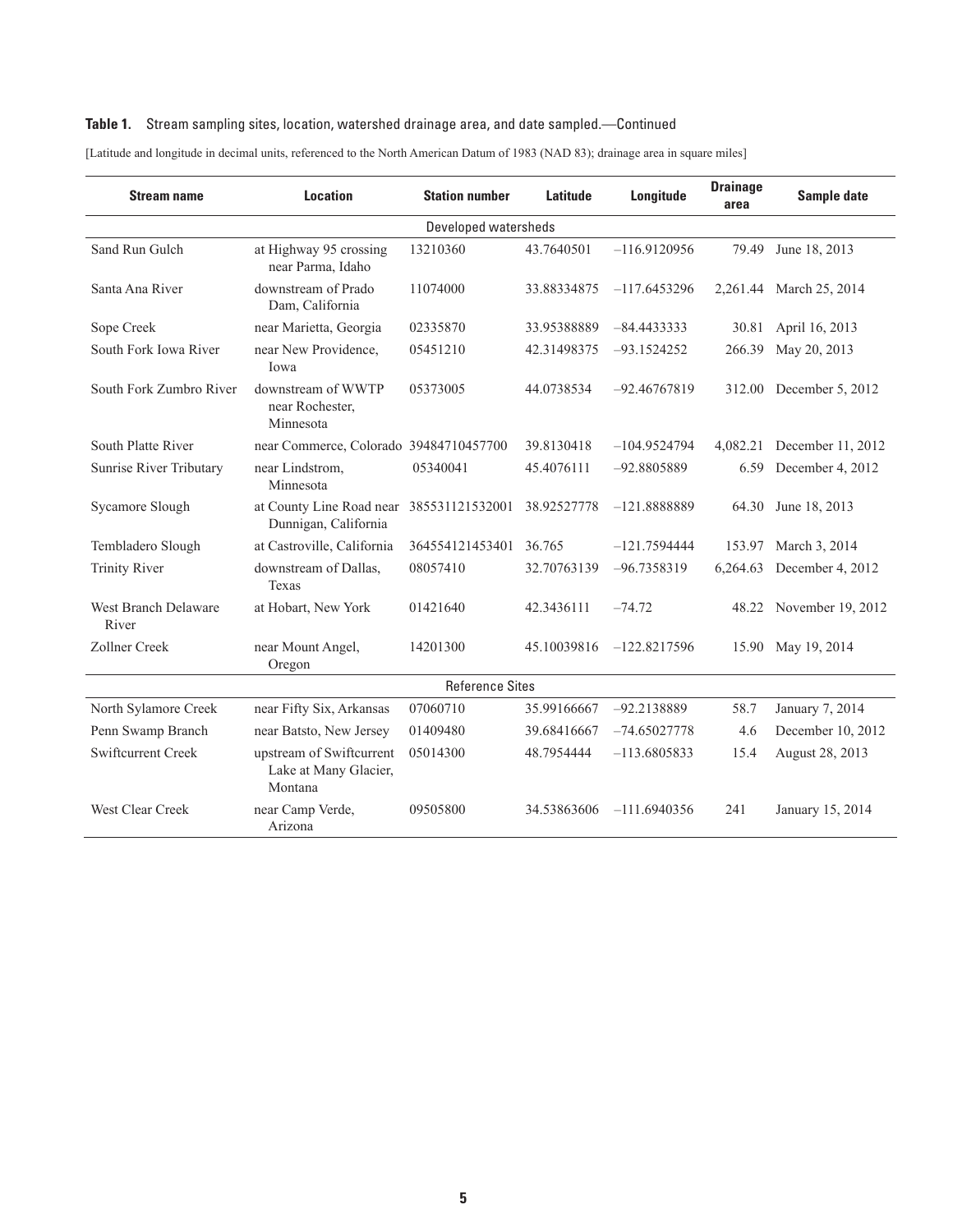

**Figure 3.** Watershed characteristics of sampled stream sites. *A*, Distribution of drainage areas in square miles. *B*, Distribution of watershed population densities in people per square mile.

Some watersheds are characterized almost entirely by agricultural land (fig. 4A). Mixed urban/agricultural land use is common, with urban land (fig. 4B) generally covering less area than agricultural land. The Hite Creek site in Kentucky (fig. 5) is an example of a developed watershed affected by highly varied contaminant sources. The 5.5 mi<sup>2</sup> watershed is approximately 52 percent urban land and 10 percent agricultural land. It has a population density of about 2,323 people per mi<sup>2</sup> and includes a National Pollutant Discharge Elimination System (NPDES) major discharger.

The watersheds of the four stream reference sites are largely undeveloped, minimally affected by contaminant sources, and considered to have minimally disturbed fish and aquatic macro-invertebrate communities. For example, the 15.4 mi2 Swiftcurrent Creek watershed in Montana (fig. 6) has no urban land, 0.1 percent agricultural land, and no major NPDES dischargers. The population density of the watershed is less than 1 person per mi2 .



**Figure 4.** Distribution of *A*, Agricultural and *B*, Urban land use as a percentage of total drainage area for streamsite watersheds. (2011 National Land Cover Database [conterminous United States, <http://www.mrlc.gov/nlcd2011.php>]; Puerto Rico 2001 National Land Cover Database [Puerto Rico, [http://www.mrlc.gov/nlcd01\\_data.php](http://www.mrlc.gov/nlcd01_data.php)])



**Figure 5.** Hite Creek Kentucky, looking upstream at the sampling location. Photograph by Angela Crain, USGS.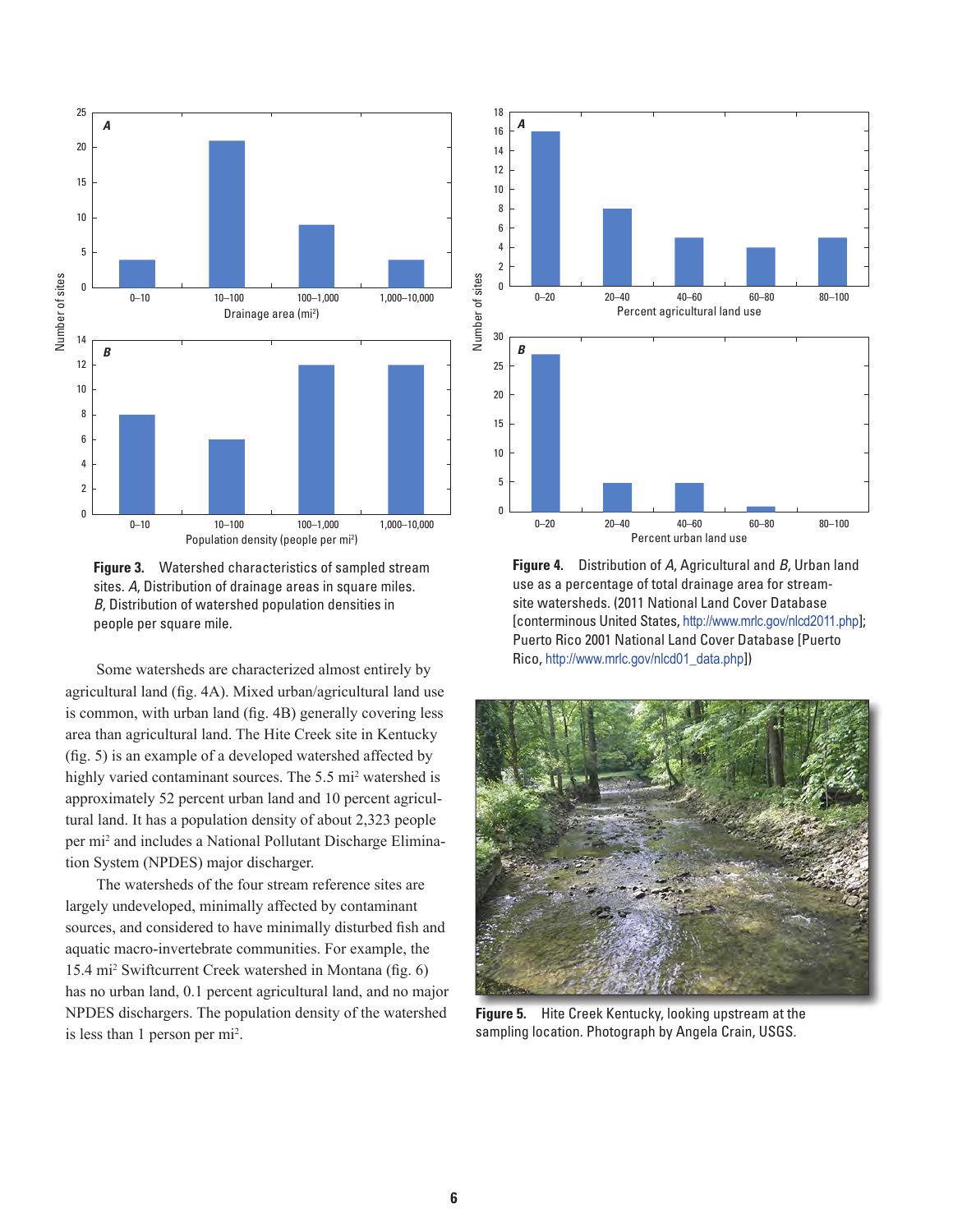

**Figure 6.** Swiftcurrent Creek, Montana, looking upstream at the sampling location. Photograph by Hannah Nilges, USGS.

## **Sample Collection and Analysis**

Water samples were collected once from each stream from December 2012 to June 2014. Samples taken from the center of flow at each stream were collected by USGS staff using established trace-level protocols (Shelton, 1994; Wilde, 2004a; Wilde and others, 2004b; Hladik and others, 2009). Composite water samples were homogenized and decanted into the specified container or collected within the specified container as appropriate. Water samples were kept at 3 degrees Celsius (°C) while in the field and more than 60 sample bottles were shipped overnight to USGS and EPA national laboratories for analysis (fig. 7).



**Figure 7.** U.S. Geological Survey scientist collecting water samples and measuring water field properties at North Sylamore Creek, Arkansas, on January 7, 2014, a study reference site. Photograph by J. Tyler Mays, USGS.

Stream water samples were tested using (1) sensitive and specific direct analysis for more than 700 organic and inorganic chemicals and physical properties (table 2), (2) environmental diagnostics for identification of unknown chemical contaminants using Gas Chromatography-Mass Spectrometry and Liquid Chromatography-Time of Flight Mass Spectrometry, and (3) a variety of bioassays to evaluate biological activity and toxicity, including hormonal activity, carcinogenicity, and mutagenicity (table 3). In addition, a subset of 8 ambient water extracts from sites selected from a range of environmental settings were screened for approximately 80 different biological activities using the Attagene, Inc., subset of ToxCast™ assays (U.S. Environmental Protection Agency, 2015). The chemical analytes measured include anthropogenic and naturally occurring chemicals as well as associated metabolites and environmental transformation byproducts.

## **Table 2.** Chemicals measured by direct analysis of stream water samples.

- 339 Pesticides and transformation byproducts
- 160 Pharmaceuticals and metabolites
- 32 Antibiotics and metabolites
- 38 Biogenic and synthetic hormones and conjugates
- 40 Volatile organic compounds
- 25 Disinfectants and byproducts
- 22 Metals
- 17 Flame retardants
- 17 Perfluorocarbons (PFCs)
- 11 Surfactants
- 10 Phytoestrogens and plant sterols
- 9 Fragrances
- 9 Nutrient species, and
- Other industrial chemicals

## **Table 3.** Bioassays used to measure biological activity and toxicity of stream water samples.

Estrogen agonist and antagonist assays Androgen assays Glucocorticoid assays Steroidogenesis (estrogen and testosterone production) assays DNA binding transcription factor activity assays Carcinogenicity and mutagenicity assays DNA damage assays Gene expression and metabolite profiling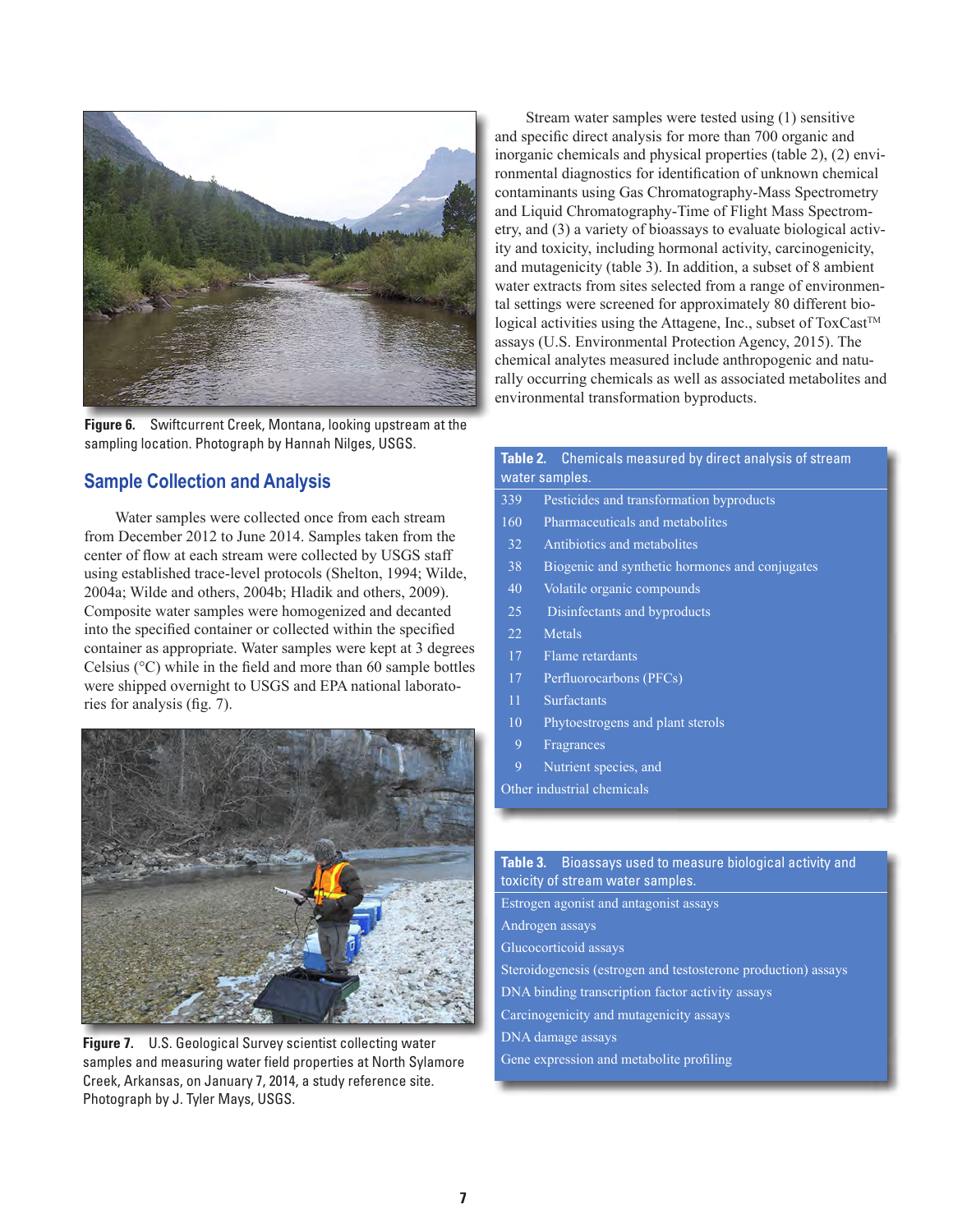# **Pilot Study Significance**

The results of this pilot study will (1) document the mixtures and associated concentrations of chemicals found in stream waters, (2) help identify potential ecological and human exposures, (3) guide prioritization of toxicological studies of chemical mixtures, (4) provide insight into potential biological interaction of multiple contaminants, (5) help relate bioassay screening approaches to environmental chemical characterization in support of new monitoring strategies, and (6) provide a base of data for models to predict chemical mixtures in watersheds affected by diverse land-use and chemicaluse patterns.

This pilot study also provides the basis for evaluating the feasibility of future field-based research on environmental chemical mixtures. The information about these sites can be used to design more detailed studies that address additional environmental media (sediment and tissue), multiple concurrent exposure pathways, temporal variations in chemical mixtures resulting from the timing of chemical-use practices and environmental transformation, acute and chronic effects of exposure to mixtures, and adverse health effects from varied chemical and physical insults at the organism, population, and community levels.

# **Integrated Approach to Chemical Mixtures Assessment, Source Identification, and Mitigation**

Understanding and mitigating the human and ecological health risks associated with chemical- and land-use practices require knowledge of environmental chemical mixtures,

the pathways different chemicals take to the environment, the environmental persistence of chemicals and associated transformation products, the way chemicals interact biologically, and the associated risk of human and ecological exposure. This knowledge must be sufficient to prioritize and inform ecological and human risk assessments; support regulation and motivate voluntary actions to reduce the use of specific chemicals; improve chemical and waste handling, use, and disposal practices that mitigate environmental releases; and effectively upgrade wastewater and drinking-water treatment technologies. An integrated approach (fig. 8) simultaneously employing field-based biological (Environmental Biology) and chemical (Environmental Chemistry) testing along with systematic laboratory assessment of the effects of environmentally relevant chemicals and chemical mixtures (Laboratory Testing) offers a promising means of addressing these multiple environmental health objectives.

Environmental bioassays allow for rapid assessment of environmental samples and can be used as cost-effective screening tools to identify susceptible environmental settings, the biological activity exhibited by environmental waters, and the associated adverse health outcomes on aquatic organisms. Field testing using test organisms (such as caged fish studies) can play an important role in documenting adverse health effects. Environmental chemical analyses permit spatial and temporal characterization of actual environmental chemical mixtures, allow for identification of unknowns (environmental diagnostics) for future chemical and biological methods development, and provide information on specific chemicals of concern that supports mitigation and management actions. Laboratory-based testing is well suited to identifying the range of biological activities and adverse health effects of specific chemicals and environmental chemical mixtures, defining the mechanisms of biological interaction across multiple modes of action, identifying exposure criteria for vulnerable species, and expanding the available bioassay toolbox. Use of fieldbased laboratories at long-term research sites provides unique laboratory control in a field-based setting. Continued use of high throughput testing of the biological activity of specific chemicals as well as more focused toxicological testing on a wide range of organisms are essential elements of the laboratory research component. Improved coordination among the three components of this integrated approach enables (1) feedback between field-based biological and chemical testing that results in detailed chemical characterization in environmental settings with documented biological activity and adverse health effects, (2) laboratory testing to identify the causes of toxicity in environmental chemical mixtures that are demonstrated to have biological consequences, and (3) improved, cost-efficient monitoring approaches that employ complementary use of bioassays and chemical analysis, and include high throughput testing of waters from demonstrated high-risk



**Figure 8.** Diagram describing an approach to assessing environmental chemical mixtures that integrates field-based biological testing, field-based chemical testing, and systematic laboratory testing.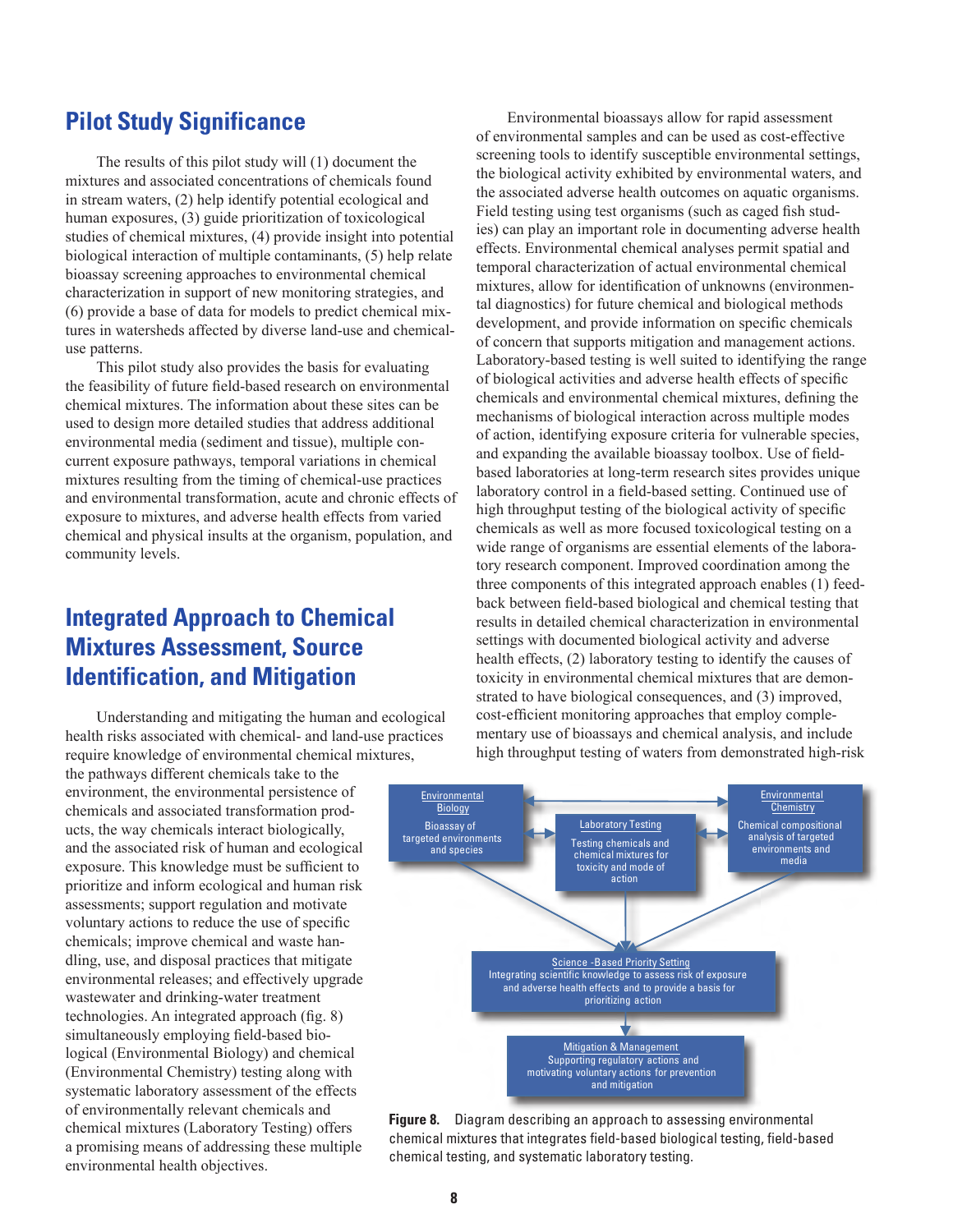environmental settings across the Nation. Furthermore, such an integrated approach enables efficient development of a robust scientific basis for prioritization of preventive and mitigating actions, support of regulatory action, and motivation of voluntary action by industry and the public.

# **Federal Role**

The pilot study described herein is a collaborative effort that draws on the unique capabilities of the USGS and the EPA to

- Address a wide range of environmental settings across the Nation,
- Employ uniform field and laboratory protocols with extensive quality-assurance programs, and
- Apply the unprecedented scope of chemical and biological analytical capabilities available at USGS and EPA laboratories.
- Implement an integrated approach to assessing environmental chemical mixtures as described above.

Federal agency collaboration and coordination is essential for national-scale assessment of the potential adverse health effects of chemical mixtures in the environment; examples of recent field-based efforts are Glassmeyer and others (2005), Glassmeyer and others (2009), Beaver and others (2014), Cavallin and others (2014), and Barber and others (2015). The study described herein and subsequent national-scale, fieldbased efforts will support development of more cost-effective, environmentally representative, and scientifically defensible assessment approaches for chemical mixtures in a range of surface-water settings.

# **Acknowledgments**

This interagency project was made possible by the cooperation of numerous scientists and technicians within the USGS and the EPA, including USGS field crews who collected samples at each stream site, USGS and EPA staff at the laboratories who processed and analyzed the samples, and the principal investigators who played a major role in designing and implementing the study (table 4).

**Table 4.** U.S. Geological Survey and U.S. Environmental Protection Agency principal investigators on the interagency project team.

## **Principal Investigators**

# *Project Design and Coordination Project Coordination*

Herbert T. Buxton Su san T. Glassmeyer<br>
Dana W. Kolpin Su san T. Glassmeyer<br>
Marc A. Mills (Chem Dana W. Kolpin Marc A. Mills (Chemistry)<br>
Kathryn M. Kuivila Marc A. Mills (Chemistry)<br>
Daniel L. Villeneuve (Bioa Timothy J. Reilly

## *Analytical Chemistry* Angela L. Batt

William T. Foreman Heath Mash Michele L. Hladik Keith A. Loftin *Bioassays* Michael T. Meyer Kelly L. Smalling **Adam D. Biales** Adam D. Biales

Luke R. Iwanowicz Drew R. Ekman

## *Watershed and Chemical Data* David L. Lattier<br>
Kristin Romanok **David L. Lattier** James M. Lazoro James L. Orlando Jane Ellen Simmons Celeste Journey Mary Jean See

## **U.S . Geological Survey U.S. Environmental Protection Agency**

Daniel L. Villeneuve (Bioassays)

## *Analytical Chemistry*

Larry B. Barber Mitchell Kostich Edward T. Furlong Kathleen M. Schenck

Timothy W. Collette *Bioassays* David M. DeMarini Phillip C. Hartig James M. Lazorchak Quincy Teng Vickie S. Wilson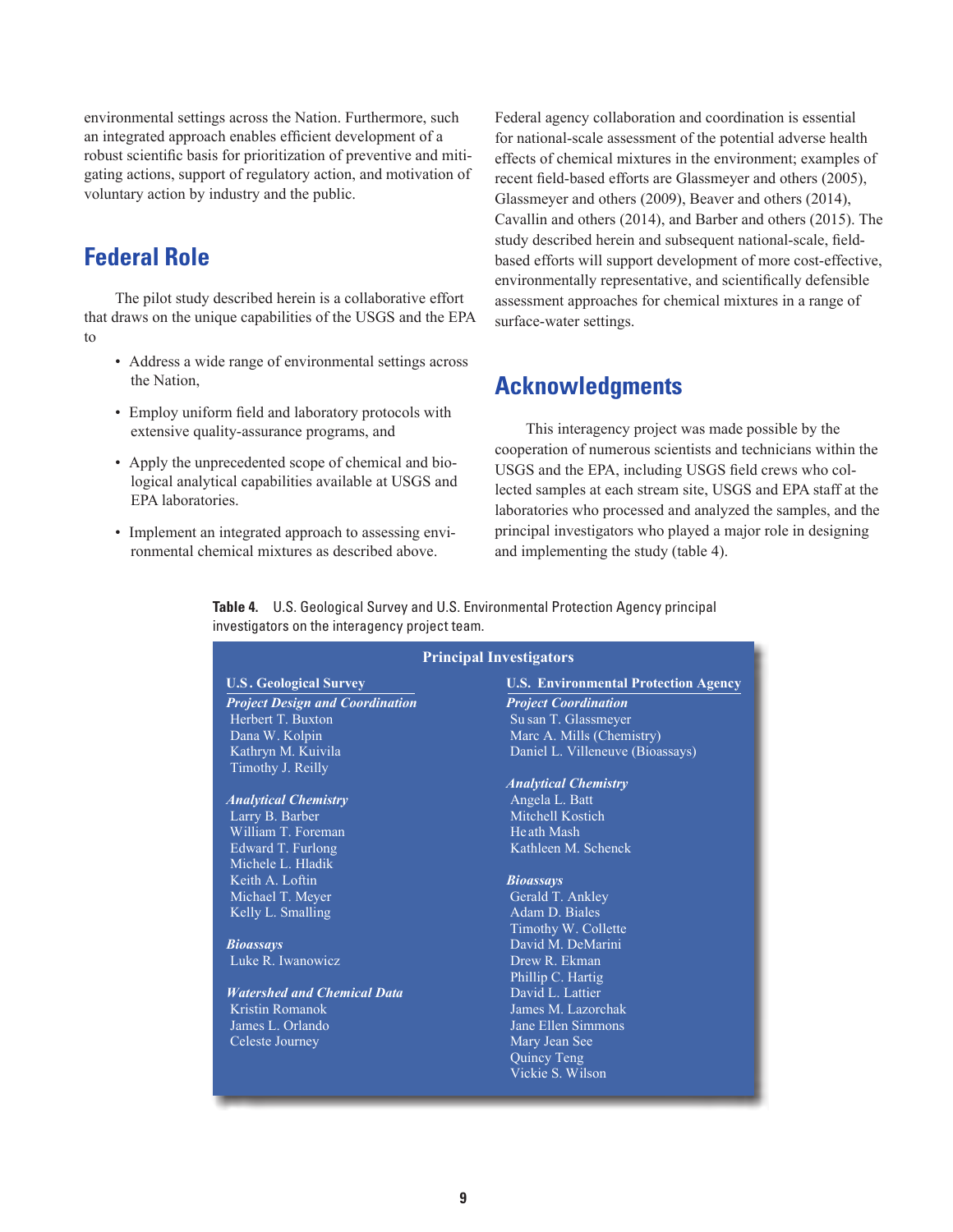# **References Cited**

Aslop, D., and Wood, C.M., 2013, Metal and pharmaceutical mixtures—Is ion loss the mechanism underlying acute toxicity and widespread additive toxicity in zebrafish?: Aquatic Toxicology, v. 140–141, p. 257–267.

Baker-Austin, C., Wright, M.S., Stepanauskas, R., and McArthur, 2006, Co-selection of antibiotic and metal resistance: Trends in Microbiology, v. 14, no. 4, p. 176–182.

Barber, L.B., Loyo-Rosales, J.E., Rice, C.P., Minarik, T.A., and Oskouie, A.K., 2015, Endocrine disrupting alkylphenolic chemicals and other contaminants in wastewater treatment plant effluents, urban streams, and fish in the Great Lakes and upper Mississippi River regions: Science of the Total Environment, v. 517, p. 195–206.

Beaver, J.R., Manis, E.E., Loftin, K.A., Graham, J.L., Pollard, A.I., and Mitchell, R.M., 2014, Land use patterns, ecoregion, and microcystin relationships in U.S. lakes and reservoirs—A preliminary evaluation: Harmful Algae, v. 36, p. 57–62.

Belden, J.B., and Lydy, M.J., 2006, Joint toxicity of chlorpyrifos and esfenvalerate to fathead minnows and midge larvae: Environmental Toxicology and Chemistry: v. 25, no. 2, p. 623–629.

Boltes, K., Rosal. R., and Garcia-Calvo, E., 2012, Toxicity of mixtures of perfluorooctane sulphonic acid with chlorinated chemicals and lipid regulators: Chemosphere, v. 86, no. 1, p. 24-29.

Brian, J.V., Harris, C.A., Scholze, M., Kortenkamp, A., Booy, P., Lamoree, M., Pojana, G., Jonkers, N., Marcomini, A., and Sumpter, J.P., 2007, Evidence of estrogenic mixture effects on the reproductive performance of fish: Environmental Science and Technology, v. 41, no. 1, p. 337–344.

Bright, P.R., Buxton, H.T., Balistrieri, L.S., Barber, L.B., Chapelle, F.H., Cross, P.C., Krabbenhoft, D.P., Plumlee, G.S., Sleeman, J.M., Tillitt, D.E., Toccalino, P.L., and Winton, J.R., 2013, U.S. Geological Survey environmental health science strategy—Providing environmental health science for a changing world: U.S. Geological Survey Circular 1383–E, 43 p.

Carlin, D.J., Rider, C.V., Woychik, R., and Birnbaum, L.S., 2013, Unraveling the health effects of environmental mixtures—An NIEHS priority: Environmental Health Perspectives, v. 121, no. 1, p. A6–A8.

Cavallin, J.E., Durhan, E.J., Evans, N., Jensen, K.M., Kahl, M.D., Kolpin, D.W., Kolodziej, E.P., Foreman, W.T., Lalone, C.A., Makynen, E.A., Seidl, S.M., Thomas, L.M., Villeneuve, D.L., Weberg, M.A., Wilson, V.S., and Ankley, G.T., 2014, Integrated assessment of runoff from livestock farming operations—Analytical chemistry, in vitro bioassays, and in vivo fish exposures: Environmental Toxicology and Chemistry, v. 33, no. 8, p. 1849–1857.

Chen, C., Wang, Y., Qian, Y., Zhao, X., and Wang, Q., 2015, The synergistic toxicity of the multiple chemical mixtures— Implications for risk assessment in the terrestrial environment: Environment International, v. 77, p. 95–105.

Christen, V., Crettaz, P., and Fent, K., 2014, Additive and synergistic antiandrogenic activities of mixtures of azol fungicides and vinclozolin: Toxicology and Applied Pharmacology, v. 279, no. 2, p. 169–176.

Cleuvers, M., 2004, Mixture toxicity of the anti-inflammatory drugs, diclofenac, ibuprofen, naproxen, and acetylsalicylic acid: Exotoxicology and Environmental Safety, v. 59, no. 3, p. 309–315.

Collins, F.S., Gray, G.M., and Bucher, J.R., 2008, Transforming environmental health protection: Science, v. 319, no. 5865, p. 906–907.

Diamanti-Kandarakis, E., Bourguignon, J.P., Giudice, L.C., Hauser, R., Prins, G.S., Soto, A.M., Zoeller, R.T., and Gore, A.C., 2009, Endocrine-disrupting chemicals—An Endocrine Society Scientific Statement: Endocrine Reviews, v. 30, no. 4, p. 293–342.

Doyle, E., Biales, A., Focazio, M., Griffin, D., Loftin, K., and Wilson, V., 2015, Effect-based screening methods for water quality characterization will augment conventional analyte-by-analyte chemical methods in research as well as regulatory monitoring: Environmental Science and Technology, accessed May 29, 2015, at [http://dx.doi.org/10.1021/](http://dx.doi.org/10.1021/es5053254) [es5053254.](http://dx.doi.org/10.1021/es5053254)

European Commission, 2015, Environment—Combination effects of chemicals, accessed January 7, 2015, at [http://](http://ec.europa.eu/environment/chemicals/effects/effects_en.htm) [ec.europa.eu/environment/chemicals/effects/effects\\_en.htm](http://ec.europa.eu/environment/chemicals/effects/effects_en.htm).

Fuhrman, V.F., Tal, A., and Arnon, S., 2015, Why endocrine disrupting chemicals (EDCs) challenge traditional risk assessment and how to respond: Journal of Hazardous Materials, v. 286, p. 589–611.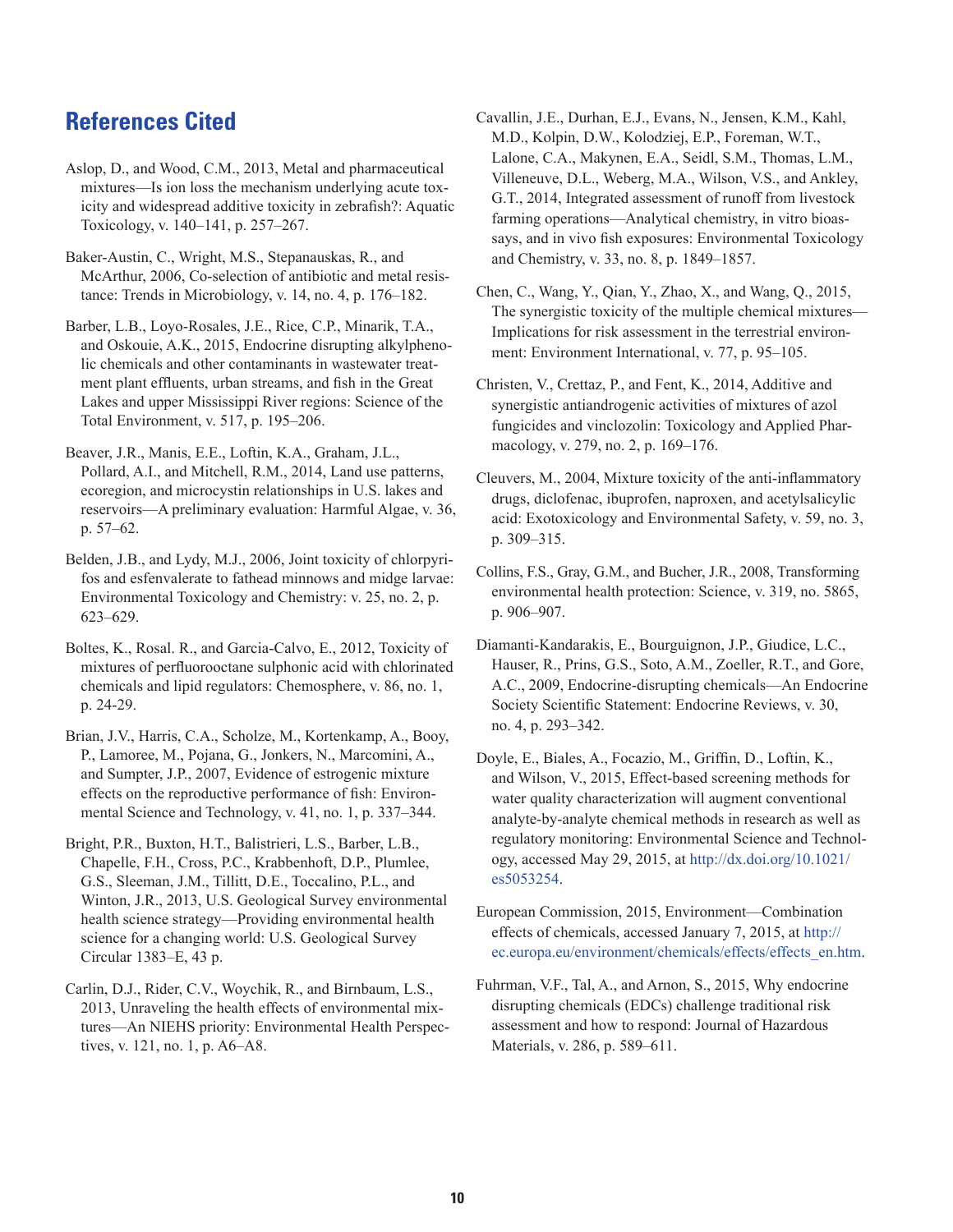Gaze, W.H., Abdousalam, N., Hawkey, P.M., and Wellington, E.M.H., 2005, Incidence of class 1 integrons in a quaternary ammonium compound-polluted environment: Antimicrobial Agents and Chemotherapy, v. 49, no. 5, p. 1802–1807.

Glassmeyer, S.T., Furlong, E.T., and Kolpin, D.W., 2009, Prevalence of emerging contaminants in drinking water across the United States: U.S. Environmental Protection Agency Science Brief, June 2009, 1 p.

Glassmeyer, S.T., Furlong, E.T., Kolpin, D.W., Cahill, J.D., Zaugg, S.D., Werner, S.L., Meyer, M.T., and Kryak, D.D., 2005, Transport of chemical and microbial compounds from known wastewater discharges—Potential for use as indicators of human fecal contamination: Environmental Science and Technology, v. 39, no. 14, p. 5157–5169.

Gonzalez-Pleiter, M., Gonzalo, S., Rodea-Palomares, I., Leganes, F., Rosal, R., Boltes, K., Marco, E., and Fernandez-Pinas, F., 2013, Toxicity of five antibiotics and their mixtures towards photosynthetic aquatic organisms: Implications for environmental risk assessment: Water Research, v. 47, p. 2050-2064.

Hadrup, N., 2014, Evidence from pharmacology and pathophysiology suggests that chemicals with dissimilar mechanisms of action could be of bigger concern in the toxicological risk assessment of chemical mixtures than chemicals with a similar mechanism of action: Regulatory Toxicology and Pharmacology, v. 69, no. 3, p. 281–283.

Hladik, M.L., Orlando J.L., and Kuivila, K.M., 2009, Collection of pyrethroids in water and sediment matrices: development and validation of a standard operating procedure: U.S. Geological Survey Scientific Investigations Report 2009–5012, 22 p. [Also available at [http://pubs.usgs.gov/](http://pubs.usgs.gov/sir/2009/5012/) [sir/2009/5012/](http://pubs.usgs.gov/sir/2009/5012/).]

Kane, G.C., and Lipsky, J.J., 2000, Drug-grapefruit juice interactions: Mayo Clinic Proceedings, v. 75, p. 933–942.

Kidd, K.A., Blanchfield, P.J., Mills, K.H., Palace, V.P., Evans, R.E., Lazorchak, J.M., and Flick, R.W., 2007, Collapse of a fish population after exposure to a synthetic estrogen: Proceedings of the National Academy of Sciences, U.S.A., v. 104, no. 21, p. 8897–8901.

Kortenkamp, A., 2014, Low dose mixture effects of endocrine disrupters and their implications for regulatory thresholds in chemical risk assessment: Current Opinion in Pharmacology, v. 19, p. 105–111.

Kummerer, K., 2009, Antibiotics in the aquatic environment— A review—Part I: Chemosphere, v. 75, no. 4, p. 417–434.

Kurenbach, B., Marjoshi, D., Amabile-Cuevas, C.F., Ferguson, G.C., Godsoe, W., Gibson, P., and Heinemann, J.A., 2015, Sublethal exposure to commercial formulations of the herbicides dicamba, 2,4-dichlorophenoxyacetic acid, and glyphosate cause changes in antibiotic susceptibility in *Escherichia coli* and *Salmonella enterica* serovar Typhimurium: mBio, v. 6, no. 2, p. 1–9.

Laetz, C.A., Baldwin, D.H., Collier, T.K., Hebert, V., Stark, J.D., and Scholz, N.L., 2009, The synergistic toxicity of pesticide mixtures—Implications for risk assessment and the conservation of endangered pacific salmon: Environmental Health Perspectives, v. 117, no. 3, p. 348–353.

Lokke, H., Ragas, A.M.J., and Holmstrup, M., 2013, Tools and perspectives for assessing chemical mixtures and multiple stressors: Toxicology, v. 313, no. 2–3, p. 73–82.

Martinez, J.L., 2014, General principles of antibiotic resistance in bacteria: Drug Discovery Today—Technologies, v. 11, p. 33–39.

National Research Council, 2007, Toxicity testing in the 21st century—A vision and a strategy: Washington, D.C., National Academies Press, 196 p.

Norwood, W.P., Borgmann, U., Dixon, D.G., and Wallace A., 2003, Effects of metal mixtures on aquatic biota—A review of observations and methods: Human and Ecological Risk Assessment, v. 9, no. 4, p. 795–811.

Orton, F., Ermler, S., Kugathas, S., Rosivatz, E., Scholze, M., and Kortenkamp, A., 2014, Mixture effects at very low doses with combinations of anti-androgenic pesticides, antioxidants, industrial pollutant and chemicals used in personal care products: Toxicology and Applied Pharmacology, v. 278, no. 3, p. 201–208.

Pomati, F., Orlandi, C., Clerici, M., Luciani, F., and Zuccato, E., 2008, Effects and interactions in an environmentally relevant mixture of pharmaceuticals: Toxicological Sciences, v. 102, no. 1, p. 129–137.

Sanchez, P., Moreno, E., and Martinez, J.L., 2005, The biocide triclosan selects *Stenotrophomonas maltophilia* mutants that overproduce the SmeDEF multidrug efflux pump: Antimicrobial Agents and Chemotherapy, v. 49 no. 2, p. 781–782.

Schneider, K., Roller, M., Kalberlah, F., and Schuhmacher-Wolz, U., 2002, Cancer risk assessment for oral exposure to PAH mixtures: Journal of Applied Toxicology, v. 22, no. 1, p. 73–83.